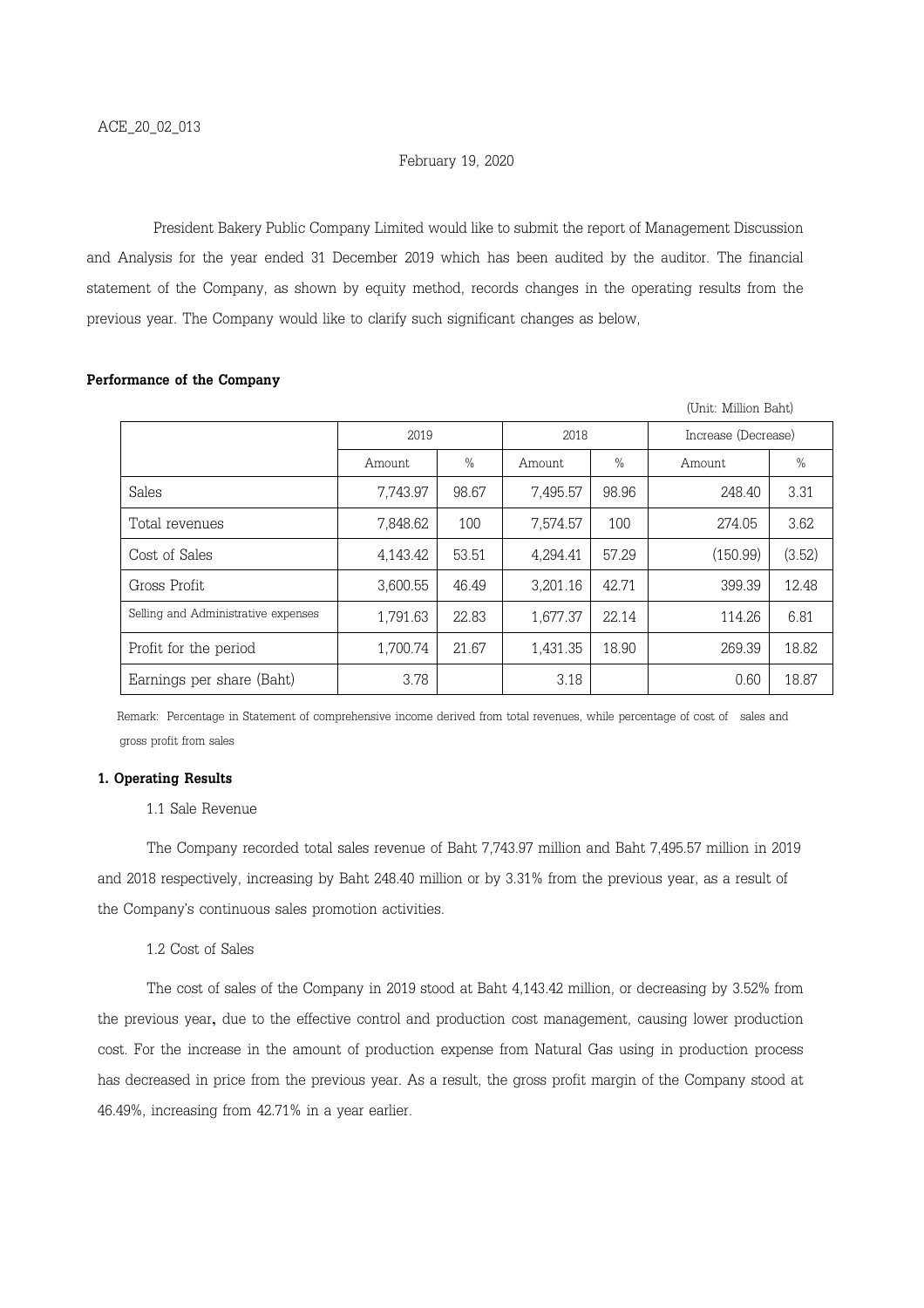## 1.3 Selling and Administrative Expenses

The selling and administrative expenses in 2019 amounted to Baht 1,791.63 million, accounting for 22.83% of total income, increasing by 6.81% from the previous year. The selling and administrative expense was increasing from advertising and sales promotion expense, due to the Company's continuous advertising and sale promotion activities to encourage effective product distribution to our customers.

1.4 Profit for the period

 The Company recorded the net profit of Baht 1,700.74 million, or increasing by 18.82% from the previous year. The Company maintained the net profit ratio at 21.67% of total income. Share of income from investment in joint venture at amount of Baht 4.12 million in 2019.

#### Financial Position of the Company

| (Unit: million Baht)  |                   |       |                   |       |                     |         |  |  |  |  |
|-----------------------|-------------------|-------|-------------------|-------|---------------------|---------|--|--|--|--|
|                       | December 31, 2019 |       | December 31, 2018 |       | Increase (Decrease) |         |  |  |  |  |
|                       | Amount            | $\%$  | Amount            | $\%$  | Amount              | $\%$    |  |  |  |  |
| Total Assets          | 9,480.09          | 100   | 8,690.27          | 100   | 789.82              | 9.09    |  |  |  |  |
| Total Liabilities     | 1,110.72          | 11.72 | 1,269.13          | 14.60 | (158.41)            | (12.48) |  |  |  |  |
| Shareholders' Equity  | 8,369.37          | 88.28 | 7,421.14          | 85.40 | 948.23              | 12.78   |  |  |  |  |
| Total Liabilities and | 9.480.09          | 100   | 8,690.27          | 100   | 789.82              | 9.09    |  |  |  |  |
| Shareholders' Equity  |                   |       |                   |       |                     |         |  |  |  |  |

### 2. Financial Position

### 2.1 Assets

The total assets of the Company as of December 31, 2019 amounted to Baht 9,480.09 million, increasing by Baht 789.82 million from December 31, 2018. The asset of the Company was mainly attributed to current assets of Baht 3,993.36 million, accounting for 42.12% of total assets. Major increase of current assets, resulted from increasing cash and cash equivalents, short-term investment. The Company to purchase ordinary shares of Saha Capital Tower Co., Ltd., the Company's investment proportion was 10 percent of Baht 2,000 million registered capital and 25 percent of the investment amount and payment for share subscription of Baht 50 million in September 2019.

In addition, the trade and other receivables amounted to Baht 925.40 million by 9.76% of total assets, decreasing by 2.24% from the previous year, resulting from Modern Trade and large distributors, were paid on schedule, and the amount of long-time trade receivables of the Company was lower